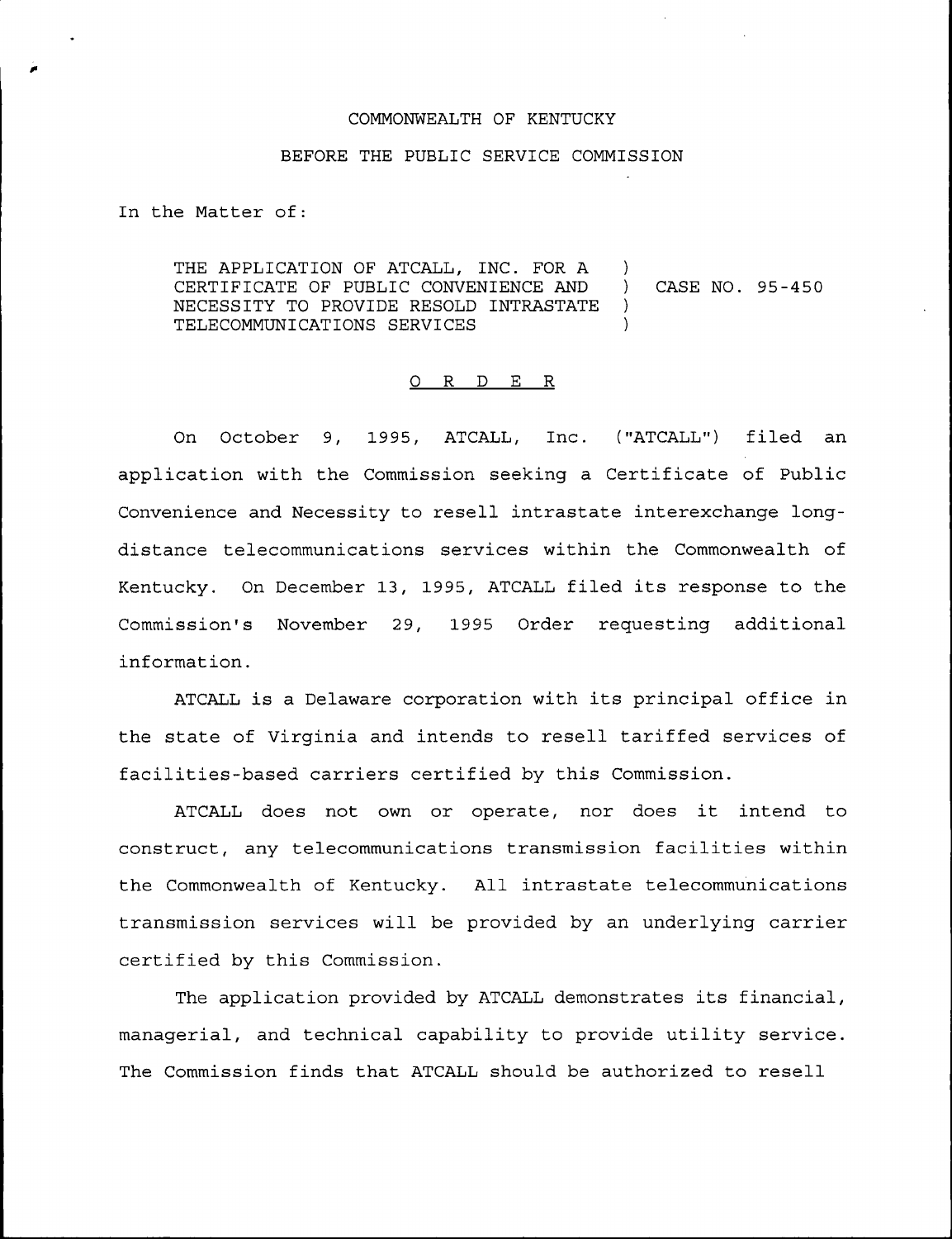intrastate interexchange long-distance telecommunications services within the Commonwealth of Kentucky.

ATCALL filed its proposed tariff on October 9, 1995. In response to the Commission's request for additional information, ATCALL filed revised tariff sheets on December 13, 1995. The Commission finds that the rates proposed by ATCALL, as revised on December 13, 1995, should be approved as the fair, just, and reasonable rates to be charged.

In Administrative Case No. 306,<sup>1</sup> the Commission stated the importance of eliminating possible customer confusion arising from the name of the billing service, rather than the name of the provider of telecommunications services, appearing on the bill. Accordingly, ATCALL should ensure that its name appears prominently on all bills issued to customers for services rendered.

The Commission, having considered the evidence of record and being otherwise sufficiently advised, HEREBY ORDERS that'.

l. ATCALL be and it hereby is granted authority to resell intrastate interexchange long-distance telecommunications services within the Commonwealth of Kentucky on and after the date of this Order.

2. ATCALL shall ensure that its name appears prominently on all bills issued to customers for services rendered.

3. ATCALL's authority to provide service is strictly limited to those services described. in this Order and ATCALL's application.

 $\mathbf{1}$ Administrative Case No. 306, Detariffing Billing and Collection Services, Order Dated April 30, 1990.